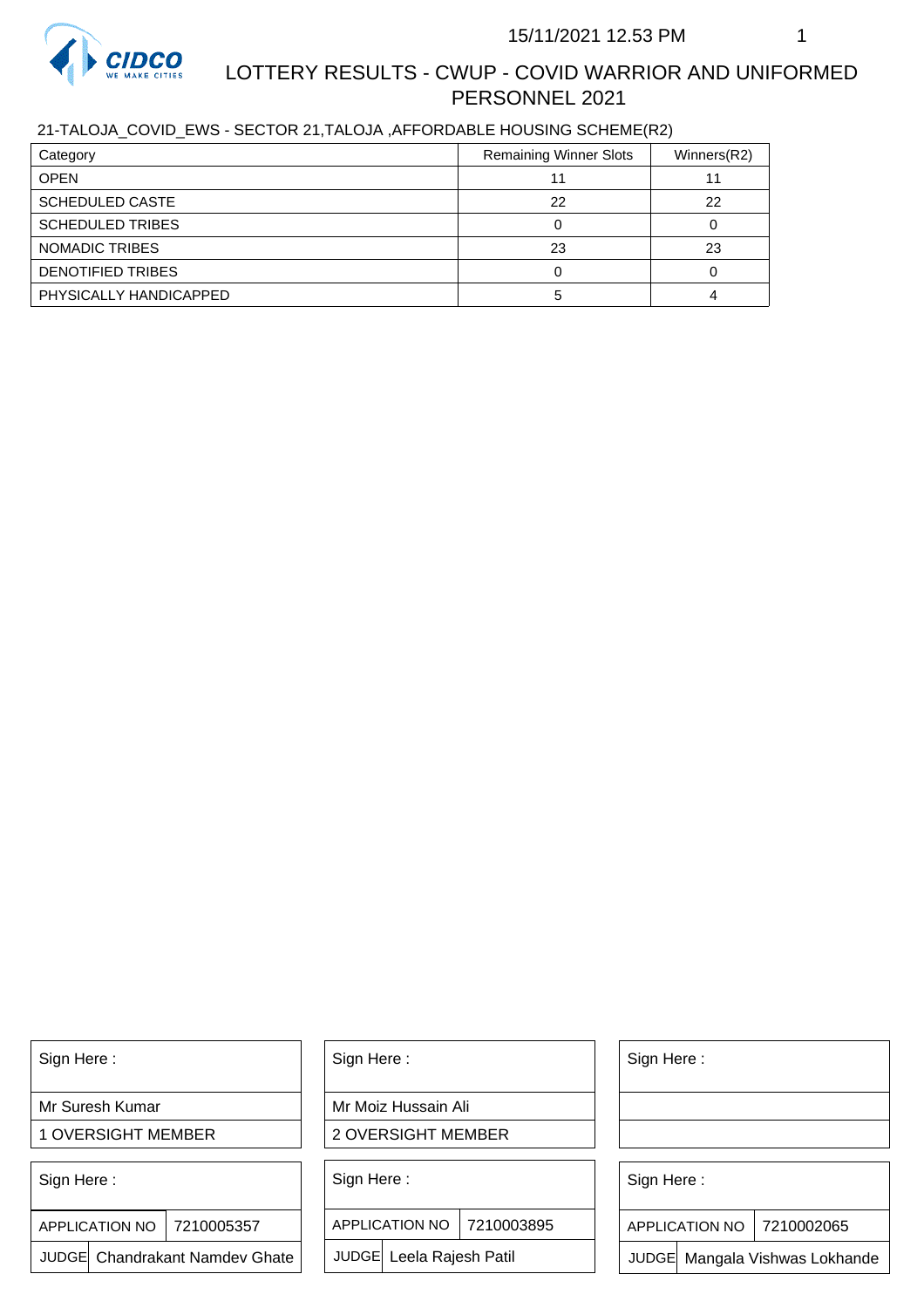

 LOTTERY RESULTS - CWUP - COVID WARRIOR AND UNIFORMED PERSONNEL 2021

#### Scheme: 21-TALOJA\_COVID\_EWS - SECTOR 21,TALOJA ,AFFORDABLE HOUSING SCHEME

Category - OPEN - OPEN

|  | Winner List |
|--|-------------|
|  |             |

| Priority No | Application<br>Number | <b>Applicant Name</b>                 | Flat*<br>Bd, Wg, Fl, Ft (Rnd) |
|-------------|-----------------------|---------------------------------------|-------------------------------|
| 1           | 7210003130            | Mr Kalpesh<br>Shankar<br>Nawale       | $E01, -5, 4(R2)$              |
| 2           | 7210008747            | Mrs Kalinda Rohidas Said              | E02, $-$ , 6, 5(R2)           |
| 3           | 7210009760            | Mr Shivbhushan Arun Patil             | $E01, -2, 3(R2)$              |
| 4           | 7210005842            | Ms Pooja Baliram Gaikwad              | $E07, -11,$<br>6(R2)          |
| 5           | 7210009976            | Mrs Nisha Amol Dhone                  | $E04, -, 4, 4(R2)$            |
| 6           | 7210003860            | Mr Sanjeev<br>Bhagoji<br>Waghmare     | E02, -, 9, 6(R2)              |
| 7           | 7210008414            | Ms Lalita Arvind Chorage              | E02, -, 11,<br>2(R2)          |
| 8           | 7210007608            | Ms Rinku Sureshkumar<br>Jain          | $E01, -1, 3(R2)$              |
| 9           | 7210008982            | Мs<br>Prashant<br>Kavita<br>Randhavan | $E03, -10,$<br>5(R2)          |
| 10          | 7210009044            | Mr Pravin Jagnnathrao<br>Kalanke      | $E04, -, 4, 6(R2)$            |
| 11          | 7210005690            | Mr Mayur Prakash Parab                | $E07, -2, 6(R2)$              |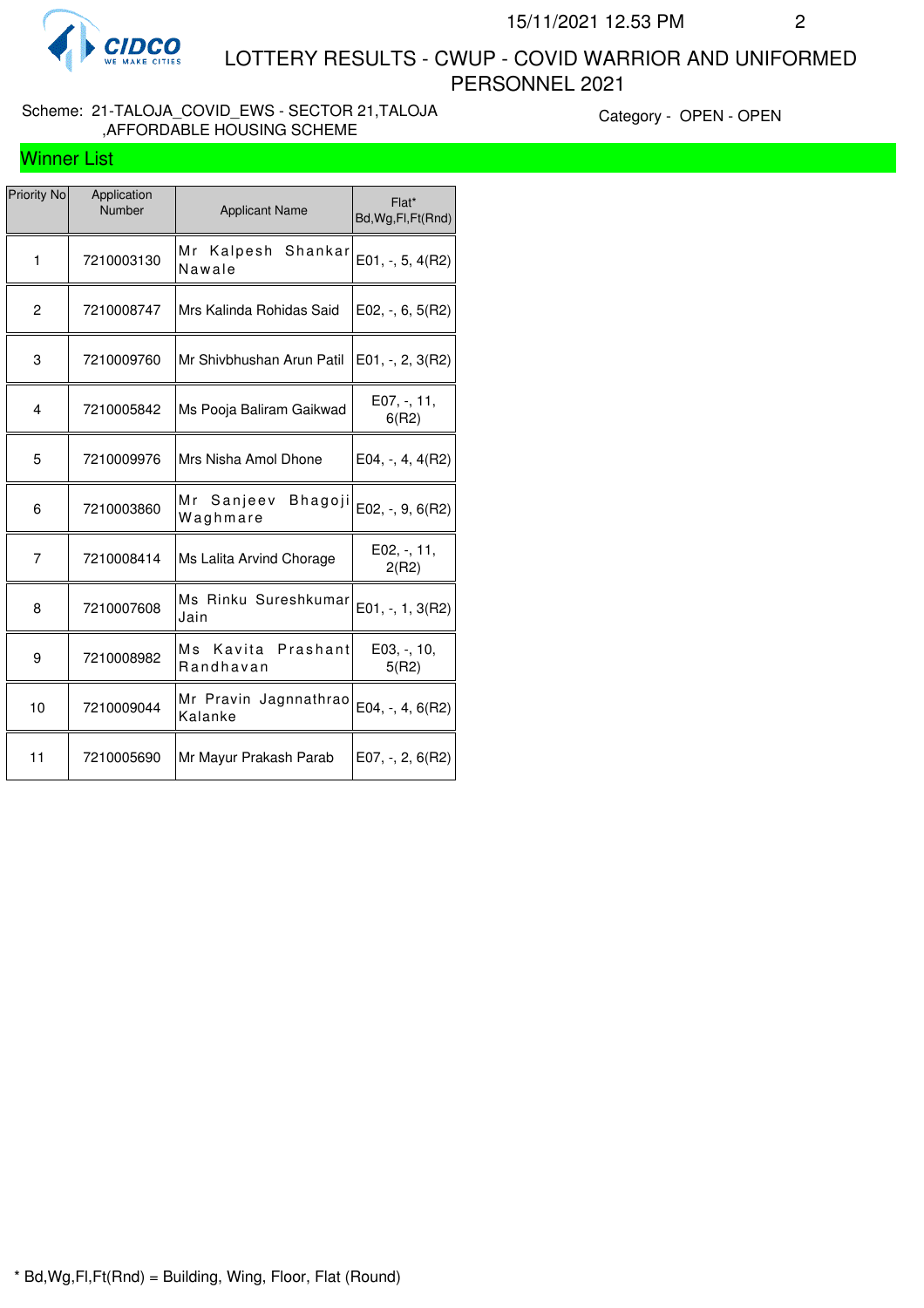

Winner List

 LOTTERY RESULTS - CWUP - COVID WARRIOR AND UNIFORMED PERSONNEL 2021

#### Scheme: 21-TALOJA\_COVID\_EWS - SECTOR 21,TALOJA ,AFFORDABLE HOUSING SCHEME

Category - SC - SCHEDULED CASTE

| Priority No    | Application<br>Number | <b>Applicant Name</b>                  | Flat*<br>Bd, Wg, Fl, Ft (Rnd) |
|----------------|-----------------------|----------------------------------------|-------------------------------|
| 1              | 7210005191            | Mr Vilas Gajanan Bhalerao              | $E01, -, 9, 2(R2)$            |
| $\overline{c}$ | 7210000788            | Mr Vicky Raju Bhalerao                 | E07, -, 5, 3(R2)              |
| 3              | 7210004613            | Mrs Bharati Shivaji Chavan             | $E01, -3, 2(R2)$              |
| 4              | 7210007118            | M s l<br>Arati<br>Santosh<br>Chaudhari | $E03, -, 8, 6(R2)$            |
| 5              | 7210004087            | Mrs Poonam Tushar Tikhe                | $E02, -2, 1(R2)$              |
| 6              | 7210001907            | Mr<br>Amol<br>Sukhadev<br>Savalkar     | $E06, -2, 6(R2)$              |
| 7              | 7210008094            | Ms Meena Paraji Unhale                 | $E01, -1, 1, 2(R2)$           |
| 8              | 7210002813            | Мr<br>Vaibhav<br>Uddhav<br>Sonavane    | $E01, -, 5, 5(R2)$            |
| 9              | 7210004696            | Gitanjali<br>Amol<br>Mrs<br>Sonawane   | E02, -, 10,<br>1(R2)          |
| 10             | 7210003940            | Mr<br>Mangesh Suresh<br>Gangurde       | E07, -, 13,<br>5(R2)          |
| 11             | 7210007579            | Mrs<br>Manisha<br>Sunil<br>Gaikwad     | E02, $-$ , 5, 2(R2)           |
| 12             | 7210000254            | Mr Raju Lakhamajee<br>Kharatmol        | $E02, -1, 6(R2)$              |
| 13             | 7210009615            | Mr Nitin Dattarao Bangar               | E06, -, 14,<br>3(R2)          |
| 14             | 7210003296            | Mrs Sonali Kiran Kamble                | $E04, -, 4, 1(R2)$            |
| 15             | 7210006821            | Mrs Maya Dhiraj Bhoir                  | E02, $-$ , $7$ , $3(R2)$      |
| 16             | 7210007296            | Mr Sandeep Prakash More                | E04, -, 7, 4(R2)              |
| 17             | 7210006156            | Mr Amar Ashok Jadhav                   | E06, -, 14,<br>1(R2)          |
| 18             | 7210007274            | Mr Suraj Abbas Sarvade                 | E05, -, 10,<br>6(R2)          |
| 19             | 7210007187            | Mr Sagar Prakash More                  | $E01, -11,$<br>6(R2)          |
| 20             | 7210004687            | Ms Pooja Ramesh Alhat                  | $E03, -12,$<br>3(R2)          |

| Priority No | Application<br>Number | <b>Applicant Name</b>                  | Flat*<br>Bd, Wg, Fl, Ft (Rnd) |
|-------------|-----------------------|----------------------------------------|-------------------------------|
| 21          | 7210003267            | Mr Tribhuvan Rambhau<br>Jagtap         | E05, -, 1, 2(R2)              |
| 22          | 7210006402            | Ms Mayashree Shridhar E03, -, 1, 1(R2) |                               |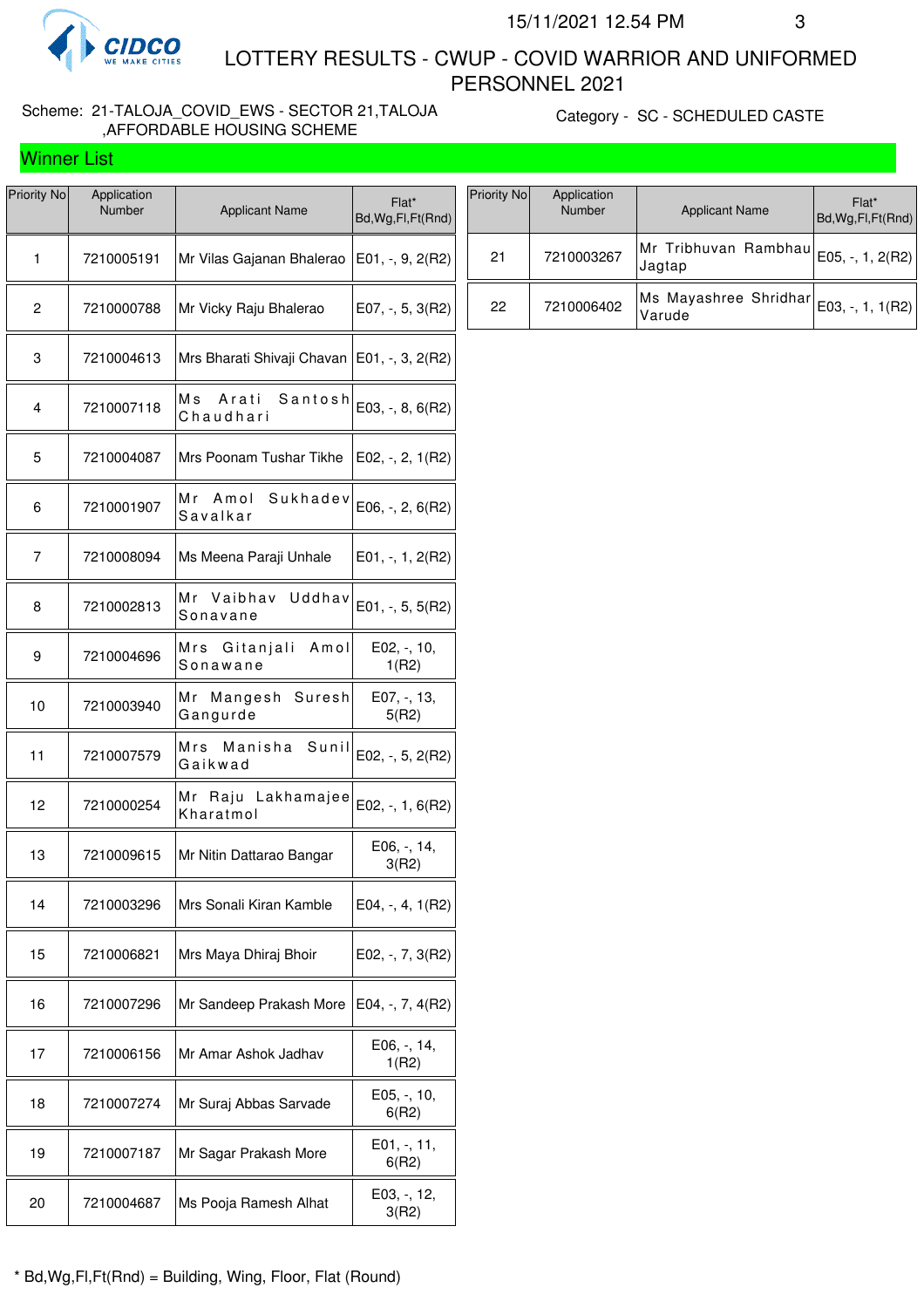

Winner List

Priority No Application

 LOTTERY RESULTS - CWUP - COVID WARRIOR AND UNIFORMED PERSONNEL 2021

#### Scheme: 21-TALOJA\_COVID\_EWS - SECTOR 21,TALOJA ,AFFORDABLE HOUSING SCHEME

 $\top$ 

 $\overline{\phantom{0}}$ 

T

Category - NT - NOMADIC TRIBES

| Priority No | Application<br>Number | <b>Applicant Name</b>                      | Flat*<br>Bd, Wg, Fl, Ft (Rnd) |
|-------------|-----------------------|--------------------------------------------|-------------------------------|
| 1           | 7210003145            | Mrs Pooja Balkrishna<br>Mahadik            | E03, -, 7, 3(R2)              |
| 2           | 7210007439            | Mr Datta<br>Ranganath<br>Darade            | E07, -, 14,<br>2(R2)          |
| 3           | 7210009384            | Ms Namrata Dada Kolekar                    | $E02, -3, 1(R2)$              |
| 4           | 7210002091            | Mr Sagar Babu Lokhande                     | E03, -, 12,<br>5(R2)          |
| 5           | 7210008476            | Мs<br>Shubhangi<br>Chandrakant<br>Thorat   | $E01, -, 1, 6(R2)$            |
| 6           | 7210002938            | Mr Prashant Nana Madane                    | E03, -, 10,<br>2(R2)          |
| 7           | 7210009783            | Mr Dilip Bhimrao Burange                   | E07, -, 14,<br>3(R2)          |
| 8           | 7210002858            | Ms Komal Bhagawan<br>Hubale                | E05, -, 9, 3(R2)              |
| 9           | 7210000408            | Ms Mayuri Nityanand<br>Pohakar             | E01, -, 12,<br>1(R2)          |
| 10          | 7210007618            | Mr Mahesh Rajaram<br>Lambore               | E04, -, 3, 5(R2)              |
| 11          | 7210000880            | Мr<br>Parivardhan<br>Ramchandra<br>Kare    | $E03, -, 9, 3(R2)$            |
| 12          | 7210007878            | Mr Ramesh Sakharam<br>Latke                | E01, -, 7, 6(R2)              |
| 13          | 7210009430            | Mr Ganesh Vitthal Mote                     | $E02, -7, 6(R2)$              |
| 14          | 7210009033            | Mrs Akanksha Arun Gaikar                   | E06, -, 12,<br>6(R2)          |
| 15          | 7210002234            | Mr Navnath Dashrath<br>Dhotre              | $E02, -110,$<br>3(R2)         |
| 16          | 7210007133            | Mr Dattatray Maruti Dorage                 | E02, -, 10,<br>5(R2)          |
| 17          | 7210002803            | Mrs Mangal Arun Avhad                      | $E01, -, 6, 6(R2)$            |
| 18          | 7210002937            | Mrs<br>Nalubai<br>Rama<br>Pardeshi         | E07, -, 4, 2(R2)              |
| 19          | 7210000132            | Mr Shivprasad Ramesh<br>Mane               | $E03, -7, 5(R2)$              |
| 20          | 7210003892            | Mr Kailashnath Shankar<br><b>Burungale</b> | E06, -, 14,<br>2(R2)          |

| Priority No | Application<br><b>Number</b> | <b>Applicant Name</b>          | Flat*<br>Bd, Wg, Fl, Ft (Rnd) |
|-------------|------------------------------|--------------------------------|-------------------------------|
| 21          | 7210002861                   | Ms Komal Namdev Pukale         | $E05, -, 6, 1(R2)$            |
| 22          | 7210006273                   | Ms Ashwini Bapuso Patil        | $E05, -1, 1(R2)$              |
| 23          | 7210004671                   | Mr Akshay<br>Bhagwan <br>Khade | $E06, -, 9, 3(R2)$            |